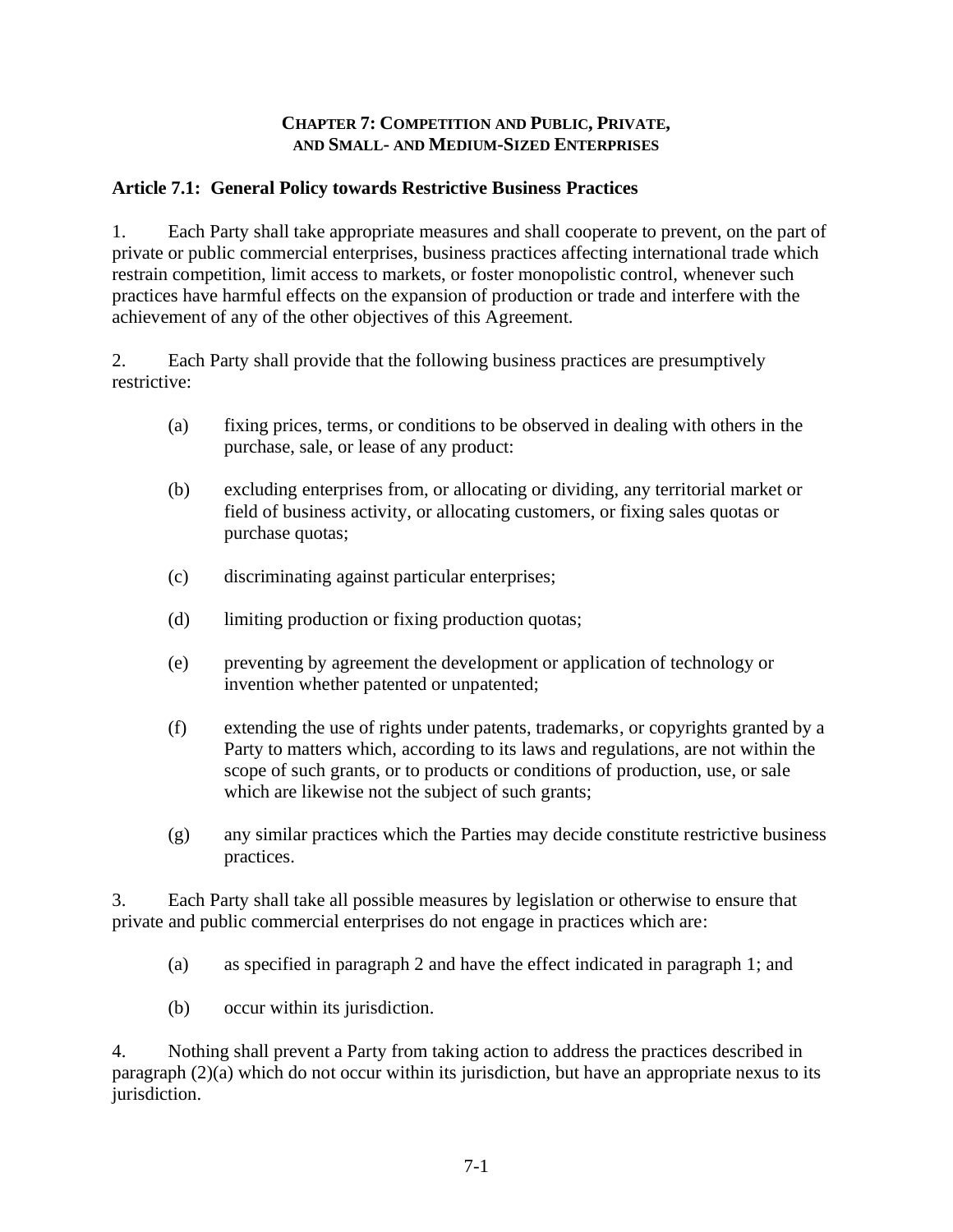5. With respect to enforcing its law, each Party shall ensure that it treats persons of another Party no less favorably than persons of the Party in like circumstances;

6. The Parties recognize that certain services, such as transportation, telecommunications, insurance and the commercial services of banks, are substantial elements of international trade and that any restrictive business practices by enterprises engaged in these activities in international trade may have harmful effects similar to those indicated in paragraph 1.

# **Article 7.3: Non-Commercial Assistance**

1. The Parties recognize that the provision of non-commercial assistance to enterprises of a Party can have distortive effects on trade.

2. No Party shall cause material harm to the interests of another Party through the use of non-commercial assistance that it provides, either directly or indirectly, to an enterprise of the Party with respect to:

- (a) the production and sale of a good by that enterprise;
- (b) the supply of a service by that enterprise from the territory of the Party into the territory of another Party; or
- (c) the supply of a service in the territory of another Party through an enterprise in the territory of that other Party or any other Party.

3. The Parties recognize that they may choose to provide non-commercial assistance to distressed enterprises. Nothing in this Agreement shall prohibit such assistance. However, the Parties further recognize that such assistance should be exceptional, should not distort trade, and where it does distort trade, the Party providing such assistance should compensate the other Party when the use of non-commercial assistance causes material harm to the interests of the other Party.

## **Article 7.4: Small- and Medium-Sized Enterprises (SMEs)**

1. The Parties recognize that the complexities of international trade may operate to provide an advantage to large businesses over SMEs.

2. The Parties further recognize the importance of SMEs in fostering competition, innovation, and job creation, including in local markets.

- 3. Accordingly, each Party shall:
	- (a) develop, maintain, and enhance its infrastructure for SMEs, including dedicated SME centers, incubators and accelerators, export assistance centers, and other centers as appropriate;
	- (b) collaborate to create a dedicated portal to facilitate SME use of the Agreement;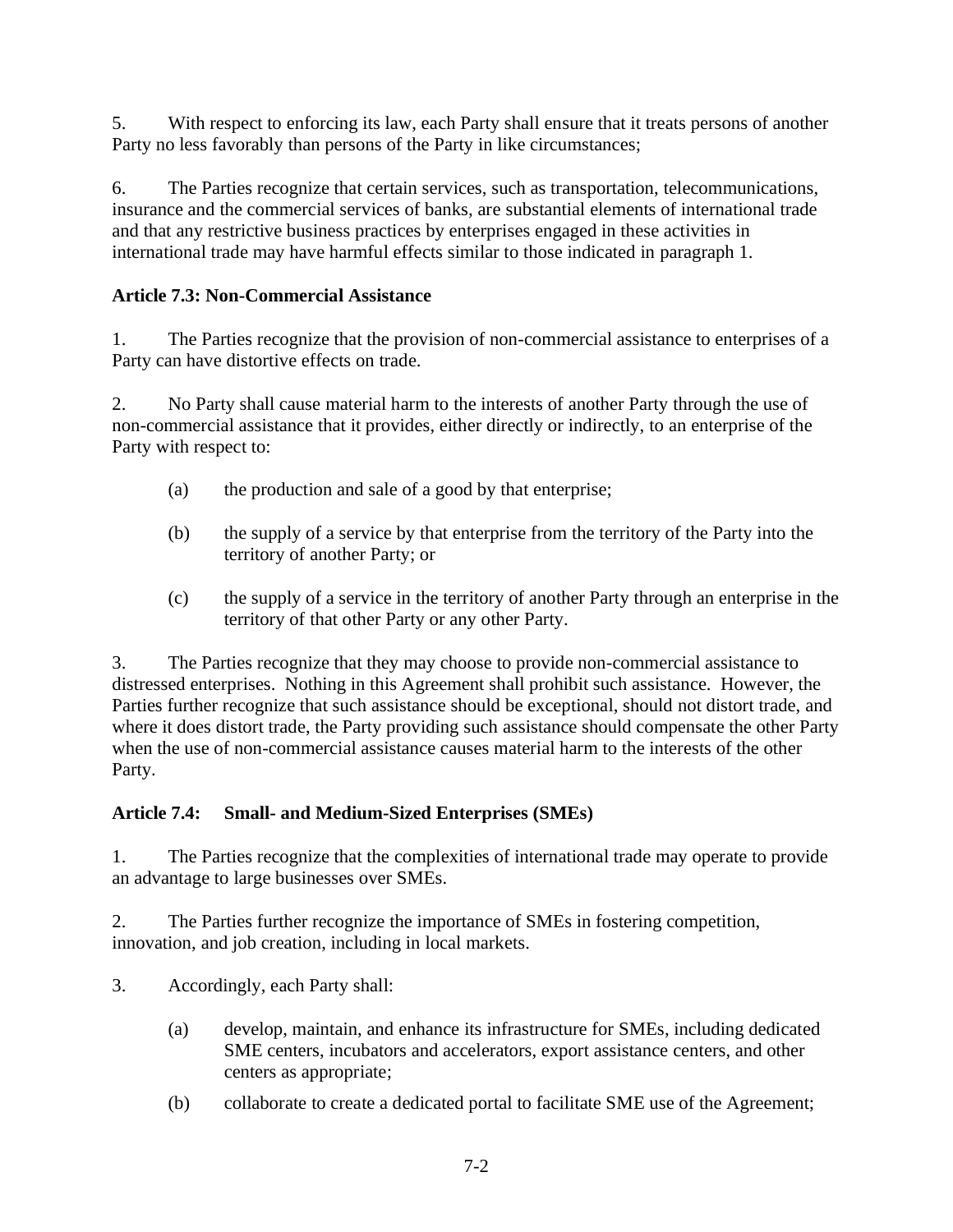- (c) share best practices, exchange market research, and promote SME use of the Agreement, as well as business growth in local markets;
- (d) strengthen its collaboration with the other Party on activities to:
	- (i) promote SMEs owned by under-represented groups, including women, minorities, indigenous peoples, and youth, as well as start-ups, agricultural, and rural SMEs;
	- (ii) promote partnership among these SMEs and their ability to participate in international trade; and
	- (iii) improve access to capital and credit for such SMEs;
- (e) enhance its cooperation with the other Party to exchange information and best practices in areas including improving SME access to capital and credit, SME participation in covered government procurement opportunities, and helping SMEs adapt to changing market conditions;
- (f) encourage participation in platforms for business entrepreneurs and counselors to share information and best practices to help SMEs link with international suppliers, buyers, and other potential business partners.

### **Article 7.5: Cooperation**

The Parties may cooperate for the purpose of making more effective within their respective jurisdictions any remedial measures taken in furtherance of the objectives of this Chapter.

### **Article 7.6: Definitions**

For purposes of this Chapter:

**business practice** does not include an individual contract between two parties as seller and buyer, lessor and lessee, or principal and agent, provided that such contract is not used to restrain competition, limit access to markets or foster monopolistic control;

**enterprise** means an entity constituted or organized under applicable law, whether or not for profit, and whether privately-owned or governmentally-owned or controlled, including a corporation, trust, partnership, sole proprietorship, joint venture, association or similar organization;

**enterprise of a Party** means an enterprise constituted or organized under the law of a Party;

### **public commercial enterprises** means

(i) agencies of governments in so far as they are engaged in trade, and